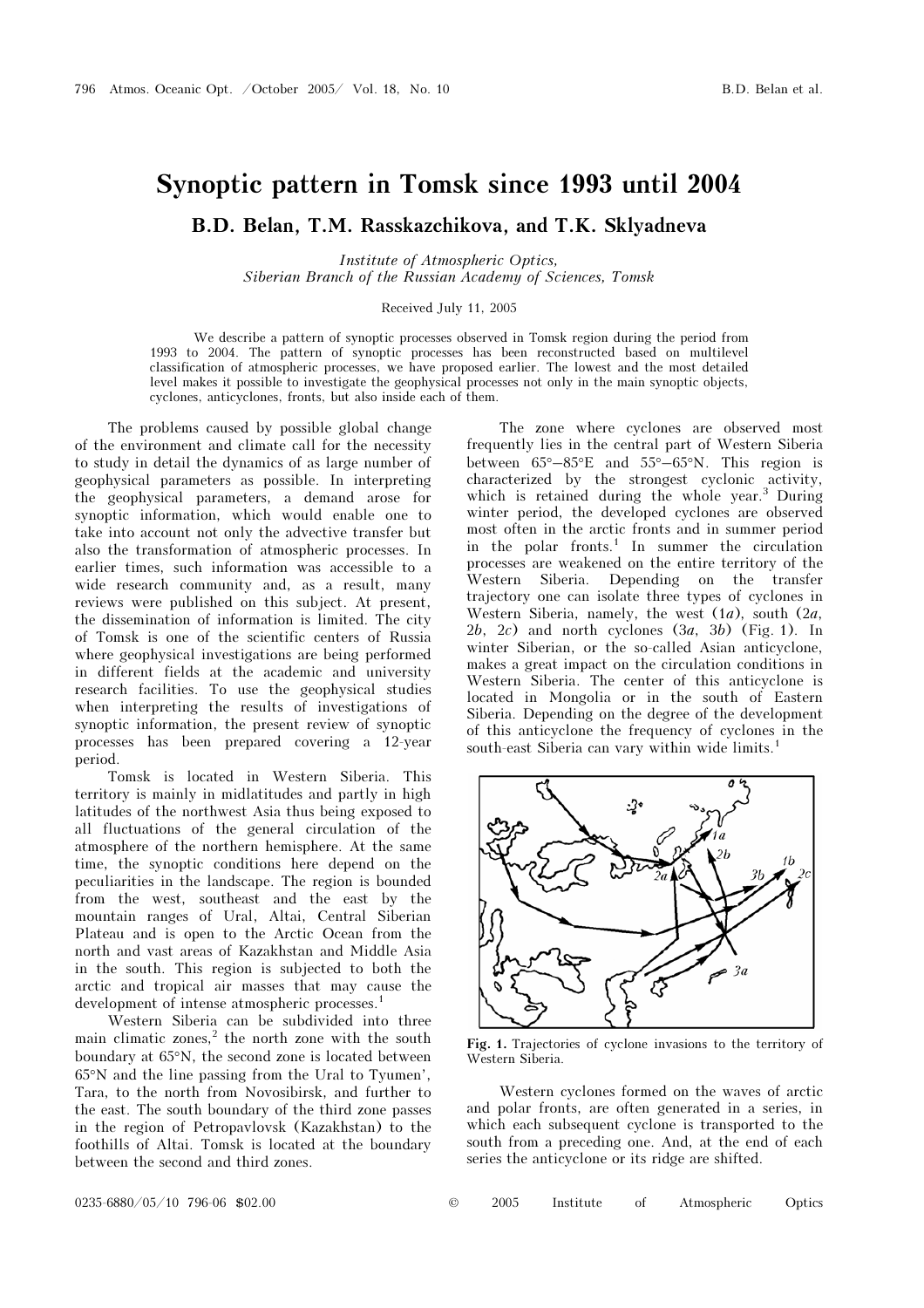The north or the so-called "diving" cyclones are formed at the arctic front at highly developed meridional transfer. However, the north cyclones are observed in the case when the altitude frontal zone forms a blocking high-pressure ridge over the Ural, and along its east periphery, these cyclones drop down from the Arctic to the territory of Western Siberia down to the south regions. The trajectory of these formations depends on the orientation of the ridge axis. If the axis has the north or northwest direction, then the intrusion of cyclones is designated as a polar one, and if the axis direction is northeast, the intrusion of cyclones is designated as the ultrapolar one. These processes are typical for a cold half-year. In summer they are not observed.<sup>3</sup>

The emergence of the south cyclones are due to the cyclonic activity in the polar front. The main peculiarity of thermo-baric field, necessary for the emergence of the south cyclone, is the presence of a deep trough oriented toward the Black, Caspian, or Aral seas. Besides, the formation of local cyclones and anticyclones over Western Siberia also takes place quite often.

The peculiarity of anticyclone activity in the Western Siberia is the impact of the Siberian anticyclone on the weather conditions of the north and northwest periphery as well as anticyclones completing the cyclonic series. The Siberian anticyclone produces its effect during cold half-year, but with increasing intensity of general atmospheric circulation, its ridge affecting the territory of Western Siberia, is broken.

In the case of the  $1a$  circulation type the trajectories of final anticyclones pass through Tomsk and to the north of Tomsk that results in the fact that the weather in this city is affected first by the east and central, and then west parts of the formation.

At circulation of type 1b the final anticyclones pass to the south and then the northern half of the formation makes an impact on the weather formation in the region.

For optical prediction we have classified the types of synoptic situations. The degree of decomposition of synoptic position into separate synoptic situations can be different. Our classification consists of several levels.

I. All situations are subdivided by genetic sign – origin of air mass, observed in a given geographic region. This is a geographic type of air mass.

II. The classification recognizes, in the thermobaric field available, the characteristic elements, namely, cyclones, anticyclones, low-gradient fields, saddles, and contrast zones occurring in the pressure field without a marked temperature change.

 III. Because all synoptic objects are threedimensional and are characterized by definite vertical and horizontal lengths, then it is quite clear that in their separate parts the deviations from general characteristics will certainly take place.

Using such prerequisites, the area of cyclones and anticyclones was subdivided into nine parts:

north, northeast, east, southeast, south, southwest, west, northwest, and central.<sup>4</sup>

At the laboratory of optical weather of IAO the automated station is being operated in a routine mode, which determines meteorological parameters of the atmosphere and some its gas components in an hour interval, therefore in creating the database we described the synoptic conditions in Tomsk using this same interval. The repetition of hour intervals with the given conditions implies the repetition of one or other type of situation.

Analysis of synoptic situation in Tomsk, performed using daily weather maps (Table 1), shows that over the period from 1993 to 2004 the mean repetition of cyclones and anticyclones was 18.8% and 25.9%, respectively; the contrast zone  $-11.7\%$ , the trough and ridge – 12.7% and 8.4%, the lowgradient field  $-14.1\%$ , and the saddle point  $-5.8\%$ .

 The period of investigations was chosen with the account of that the daily analysis of synoptic conditions was conducted from the beginning of the station operation up to the present time.

Figure 2 shows that the repetition of cyclones and anticyclones is not constant and from year to year varies within wide limits. Thus more often the cyclonic conditions in Tomsk were observed in 1994 and their repetition this year was 28.1%, and in 2003 this value was only 3.8%. The variability in the frequency of occurrence of anticyclones from year to year is much less and varies from 30.9% in 1997 to 17.6% in 2004. The repetition of synoptic formations in the region depends on the general circulation of the atmosphere observed during this period.



Fig. 2. The long-term variation of the occurrence of cyclones (1) and anticyclones (2) in Tomsk.

Based on data of long-term observations<sup>3</sup> Figure 3 shows that the annual variation of the frequency of occurrence of cyclones over the research period is weakly expressed and has three minima, with the main in July.

During cold half-year the change of frequency of occurrence is less than in summer and on the average it varies from 15.6% in March to 22.6% in December, and in warm half-year from 10.2% in July to 22.2% in August.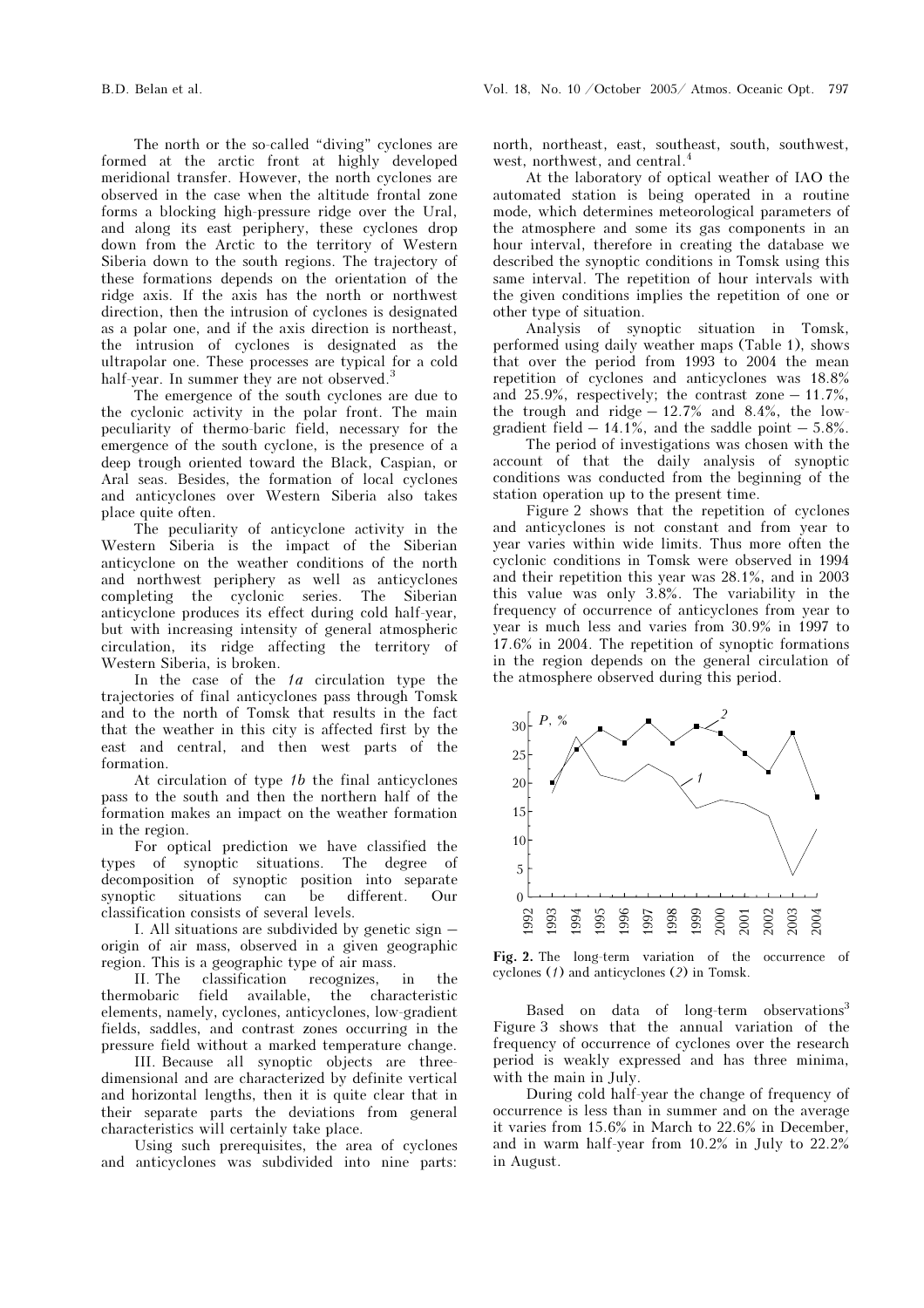| Month         | Ι     | П                    | Ш           | IV    | $\mathbf{V}$ | VI                | <b>VII</b>       | <b>VIII</b>   | IX                               | X     | XI                              | XII            | Per<br>year |
|---------------|-------|----------------------|-------------|-------|--------------|-------------------|------------------|---------------|----------------------------------|-------|---------------------------------|----------------|-------------|
| Cyclone       |       |                      |             |       |              |                   |                  |               |                                  |       |                                 |                |             |
| North         | 0.8   | 0.6                  | 0.8         | 0.4   | 0.7          | 0.9               | 1.1              | 1.4           | 1.5                              | 0.4   | 0.8                             | 0.8            | 0.9         |
| North-east    | 0.8   | 1.0                  | 0.9         | 0.8   | 0.8          | 0.5               | 1.0              | 0.8           | 0.9                              | 0.8   | 1.3                             | 1.1            | 0.9         |
| East          | 1.5   | 2.1                  | 1.2         | 2.2   | 3.6          | 2.6               | 2.4              | 3.0           | 2.8                              | 1.0   | 2.2                             | 2.6            | 2.3         |
| South-east    | 8.0   | 7.5                  | 5.1         | 4.5   | 5.0          | 4.1               | 2.0              | 6.1           | 5.2                              | 5.7   | 5.2                             | 7.0            | 5.5         |
| South         | 4.3   | 4.0                  | 4.0         | 5.1   | 4.5          | 4.0               | 1.8              | 5.4           | 6.3                              | 6.0   | 6.5                             | 6.7            | 4.9         |
| South-west    | 1.7   | 0.9                  | 2.0         | 3.0   | 3.1          | 1.3               | 0.6              | 2.9           | 2.0                              | 1.9   | 2.3                             | 0.9            | 1.9         |
| West          | 0.9   | 1.0                  | 0.5         | 0.5   | 1.0          | 0.8               | $\boldsymbol{0}$ | 0.5           | 0.3                              | 0.6   | 1.2                             | 1.2            | 0.7         |
| North-west    | 0.4   | 0.7                  | 0.3         | 0.9   | 0.7          | 0.8               | 0.1              | 0.6           | 0.9                              | 0.4   | 0.3                             | 1.0            | 0.6         |
| Center        | 1.3   | 1.3                  | 0.9         | 0.9   | 1.1          | 2.4               | 1.2              | 1.5           | 1.2                              | 1.3   | 1.3                             | 1.4            | 1.3         |
| Total         | 19.7  | 19.1                 | 15.7        | 18.3  | 20.5         | 17.4              | 10.2             | 22.2          | 21.1                             | 18.1  | 21.1                            | 22.7           | 18.8        |
| Anticyclone   |       |                      |             |       |              |                   |                  |               |                                  |       |                                 |                |             |
| North         | 9.1   | 11.9                 | 11.6        | 7.1   | 6.7          | 3.8               | 0.8              | 1.6           | 6.8                              | 7.3   | 12.3                            | 10.2           | 7.4         |
| North-east    | 1.3   | 1.7                  | 3.4         | 5.3   | 3.4          | 1.6               | 1.1              | 0.8           | 3.6                              | 2.5   | 2.1                             | 1.3            | 2.3         |
| East          | 0.5   | 0.4                  | 2.4         | 5.6   | 2.2          | 3.4               | 0.9              | 1.5           | 1.8                              | 1.0   | 1.4                             | 0.4            | 1.8         |
| South-east    | 0.5   | 0.8                  | 2.2         | 3.0   | 2.8          | 2.3               | 3.2              | 1.2           | 2.1                              | 1.2   | 1.7                             | 0.8            | 1.8         |
| South         | 0.9   | 1.6                  | 1.6         | 1.0   | 2.6          | 2.0               | 2.3              | 0.8           | 2.6                              | 0.8   | 1.9                             | $\overline{0}$ | 1.5         |
| South-west    | 1.9   | 0.6                  | 0.5         | 1.5   | 1.5          | 0.5               | 2.9              | 2.4           | 3.1                              | 1.1   | 0.7                             | 1.7            | 1.5         |
| West          | 6.1   | 4.0                  | 2.8         | 1.2   | 1.7          | 0.4               | 1.1              | 1.6           | 1.8                              | 6.1   | 1.7                             | 2.9            | 2.6         |
| North-west    | 10.5  | 7.8                  | 3.1         | 4.9   | 3.8          | 2.7               | 0.4              | 1.3           | 3.7                              | 6.5   | 4.8                             | 9.4            | 4.9         |
| Center        | 1.3   | 0.3                  | 2.4         | 3.8   | 2.0          | 2.8               | 1.9              | 2.2           | 1.9                              | 2.0   | 2.5                             | 1.2            | 1.8         |
| Total         | 32.1  | 29.1                 | 30.0        | 33.4  | 26.7         | 19.5              | 14.6             | 13.4          | 27.4                             | 28.5  | 29.1                            | 27.9           | 25.9        |
|               |       |                      |             |       |              | Contrast zone     |                  |               |                                  |       |                                 |                |             |
|               | 12.6  | 15.0                 | 12.0        | 8.6   | 8.3          | 5.8               | 11.5             | 8.6           | 10.2                             | 16.5  | 16.1                            | 15.5           | 11.7        |
|               |       |                      |             |       |              | Trough            |                  |               |                                  |       |                                 |                |             |
|               |       | 16.204 13.906 13.495 |             | 9.979 |              | 9.989 9.967       |                  |               | 9.236 11.568 15.667 11.831 14.32 |       |                                 | 16.216 12.7    |             |
|               |       |                      |             |       |              | Ridge             |                  |               |                                  |       |                                 |                |             |
|               | 9.308 |                      | 5.733 8.997 | 9.03  |              | 8.828 8.684       |                  |               |                                  |       | 11.508 11.643 8.008 5.033 7.408 | 6.355 8.4      |             |
|               |       |                      |             |       |              | Low-gradient zone |                  |               |                                  |       |                                 |                |             |
| High pressure | 3.947 | 5.473                | 8.554       | 7.401 |              | 9.297 15.097      |                  | 12.384 13.388 | 7.041                            | 6.054 | 4.268                           | 2.109          | 7.9         |
| Low pressure  | 2.425 | 2.975                | 3.773       | 2.437 | 6.507 12.16  |                   |                  | 20.953 11.745 | 3.997                            | 2.813 | 2.161                           | 2.676          | 6.2         |
|               | 1.994 |                      | 4.144 6.526 | 6.593 | 8.1          | Saddle<br>9.466   |                  | 8.939 6.435   | 4.475                            | 4.49  | 3.825                           | 4.219 5.8      |             |
|               |       |                      |             |       |              |                   |                  |               |                                  |       |                                 |                |             |

Table 1. Mean frequency of occurrence (%) of the synoptic conditions in Tomsk since 1993 until 2004



Fig. 3. Annual variation of the frequency of occurrence of cyclone (1) and anticyclone (2) in Tomsk.

The frequency of occurrence of anticyclones has a more pronounced annual variation, and in this case the minimum, as in cyclones, falls on the summer period. When it becomes warm in May the occurrence of anticyclones decreases and reaches its minimum of 13.2% in August and in September it increases to 14%. In the cold half-year, if the transition months are not taken into account, their frequency of occurrence varies from 28% to 32%.

The frequency of occurrence of contrast zone in the vicinity of Tomsk reaches its maximum in the cold half-year, and its minimum in June, about 5.8%. The frequency of occurrence of the trough is minimum in summer, in July it is 9.2% and reaches maxima in December and January <sup>∼</sup> 16%. The frequency of occurrence of the ridge, on the average, is 8.4% and varies from 5% in October to 11.6% in August.

Low-gradient fields both of high and low pressure have maximum occurrence in summer (Table 1). The reason is that the planetary contrasts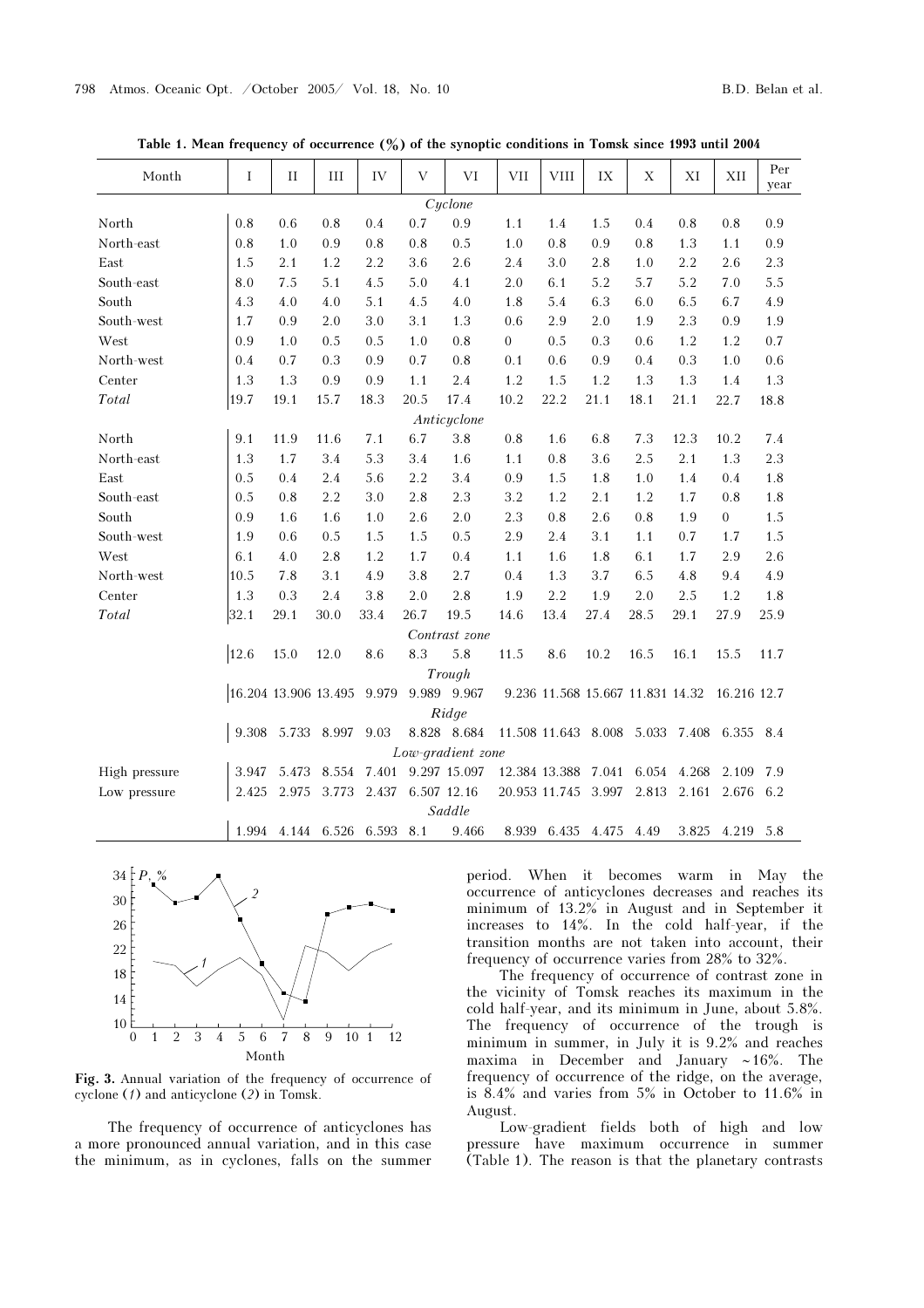of temperatures are shifted to the north and the altitude-frontal zones are often observed to the north of Tomsk.

In analyzing synoptic situations in the past period, we have arrived at a conclusion that the most part of cyclones passed to the north of Tomsk. The predominance of paths of cyclones from the west was observed; in this case, the type  $1a$  occurred most frequently, that is supported by the maximum occurrence in Tomsk of the south and southeast parts of cyclones (Table 1).

Because in cyclones formed in the arctic front the midlatitude and arctic air is observed, a comparatively large, ∼11% number of cases, repeated occurrence of air masses, passing from the subtropics (Table 2) indicates that the south cyclones and formations of the type 1b are often observed.

Table 1 shows that the northwest part of the cyclone is observed more rarely near Tomsk. This suggests that during the period being studied the probability of north cyclones to pass through Tomsk is minimum.

The trajectories of anticyclones over the period from 1993 to 2004 passed mostly to the south of Tomsk or directly through the investigated region. Such situations are commonly observed when Siberian anticyclone prevailed in Tomsk. Also such situations are possible in the final anticyclones of a series of cyclones of type 1b. More northern trajectories are observed rarely, but almost twice more often than the cyclone trajectories passing to the south of Tomsk.

In considering the annual variation of cyclone trajectories special attention must be given to the fact that during the whole year a dominance of northern territories is retained. It is only in July that almost equally probable are the ways of formations both to the north and to the south of the city.

In anticyclones throughout the year the predominance of cyclone trajectories to the south of Tomsk is also retained and only in July the north trajectories are observed more often. It is of interest to consider how the trajectories of formations vary from year to year.

Table 3 shows that the periodic repetition of different synoptic situations may vary with time. Thus in 1993 the western part of cyclones was observed most seldom, then from 1995 to 2004 their northwest part was observed rarely. The repetition of the south and southeast parts of the formations are maximum during the entire period of the investigation.

From the standpoint of circulation characteristics, 2003 is of special interest. Throughout the year only the south and southwest parts of cyclones were observed that indicates that in November (Table 3) the appearance of southern cyclones was observed, whose centers passed to the west of Tomsk.

The behavior of anticyclones looks rather complicated. During the entire period of observations, the north periphery of cyclones frequently occurred and only in 2004 the maximum fell on the northwest periphery. This fact is in favor of the predominance of trajectories of air masses passing to the south of Tomsk, and it shows that the influence of the Siberian anticyclone is of a decisive importance.

The south and southwest periphery of anticyclones was most rarely observed during the entire period of observations and only in 1994 the minimum fell on the central part, and in 1998–1999 the east periphery was most rarely observed.

The year 2003 is anomalous not only due to the appearance of cyclone formations but also anticyclones. Over the entire period of observations the frequency of occurrence of anticyclones in January, May and September was 70.8% for all synoptic conditions (Table 4), and in April it was maximum 83.3%. In March and from June to August the anticyclones were not observed at all, although during other years of the period under study rather high anticyclonic activity was observed (Table 4).

 Clearly, the other synoptic situations are not constant during the entire period under study and vary from year to year (Tables 3–4).

Table 2 shows the annual variation of the frequency of occurrence of different types of air masses. If we consider its annual variation, then an interesting picture is seen. From January to July we can observe the excess of the frequency of occurrence of midlatitude air over all the rest air masses. However, starting from August the situation changes and we can observe the increase of the frequency of occurrence of arctic air and the midlatitude air goes to the background. In considering the distribution of the frequency of occurrence of air masses coming from south latitudes we can observe that most often the air masses are seen in the area under study in winter and in the transition periods, and in summer, when the intensity of processes decreases and the south cyclones can only rarely be observed, the occurrence is minimum. The most frequent occurrence of the SA and TA is observed in May.

Table 2. Annual behavior of the frequency of occurrence of different air masses near Tomsk (AA – arctic, MA – midlatitude, SA – subtropical, TA – tropical)

|      |        | Month |     |                                     |   |    |     |  |     |                                              |          |           |       |  |
|------|--------|-------|-----|-------------------------------------|---|----|-----|--|-----|----------------------------------------------|----------|-----------|-------|--|
| Type |        |       | Ш   | IV                                  | V | VI | VII |  |     | $VIII$ $IX$ $X$                              | XI       | XII       | vear  |  |
| AA   | 33.7   | 37.1  |     |                                     |   |    |     |  |     | 36.6 41.4 31.4 28.5 43.3 56.1 59.6 46.5 47.0 |          | 50.6 42.6 |       |  |
| MA   | 1,52.9 | 46.5  |     | 50.3 43.4 40.8 53.7                 |   |    |     |  |     | 49.4 37.3 35.4 40.8                          | 44.6     | 41.6 44.7 |       |  |
| SA.  | 13.0   | 12.9  |     | 12.8 13.1 25.3 15.8 7.3 6.3 4.3 8.3 |   |    |     |  |     |                                              | 8.1 7.2  |           | 11.2  |  |
| TA   | 0.1    | 0.1   | 0.3 | $0.1$ 2.3 0.9 0 0.1                 |   |    |     |  | 0.1 | 0.025                                        | $\sim 0$ | 0.7       | (0.4) |  |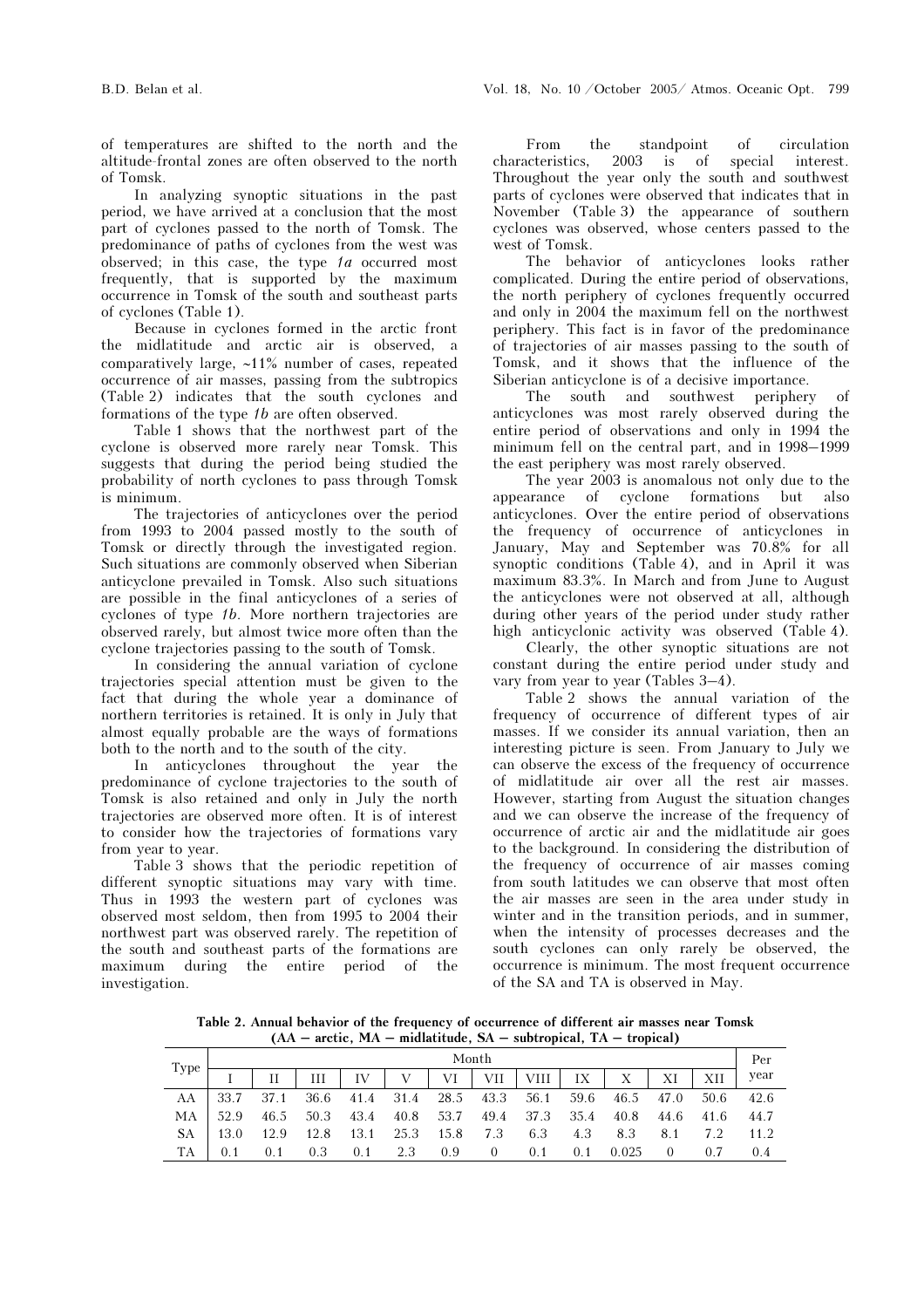| Year          | 1993                                                                                           | 1994         | 1995    | 1996 | 1997               | 1998    | 1999    | 2000    | 2001 | 2002    | 2003    | 2004    |
|---------------|------------------------------------------------------------------------------------------------|--------------|---------|------|--------------------|---------|---------|---------|------|---------|---------|---------|
|               |                                                                                                |              |         |      | Cyclone            |         |         |         |      |         |         |         |
| North         | 0.8                                                                                            | 2.1          | 1.0     | 1.4  | 0.8                | 0.8     | 0.4     | 0.5     | 0.3  | 0.6     | 0.0     | 0.5     |
| North-east    | 0.2                                                                                            | 1.5          | 0.4     | 1.6  | 0.6                | 0.7     | $0.7\,$ | 0.5     | 1.3  | 1.0     | 0.0     | 1.0     |
| East          | 2.1                                                                                            | 3.6          | 2.4     | 1.5  | 3.4                | 2.6     | 1.8     | 1.6     | 2.7  | 2.4     | 0.0     | $0.8\,$ |
| South-east    | 7.2                                                                                            | 6.7          | 6.2     | 4.0  | 6.7                | 5.2     | 5.2     | 5.5     | 4.9  | $5.0\,$ | 0.0     | $4.4\,$ |
| South         | 4.7                                                                                            | 7.1          | 6.1     | 5.1  | 7.3                | 6.2     | 3.9     | 4.5     | 3.8  | 2.6     | 2.8     | 2.3     |
| South-west    | 2.0                                                                                            | 3.4          | 1.8     | 2.0  | 1.8                | 3.1     | 1.4     | 1.4     | 1.5  | 1.1     | 1.0     | 1.3     |
| West          | 0.1                                                                                            | 1.7          | 1.3     | 1.3  | $0.7\,$            | $0.8\,$ | 0.5     | 0.7     | 0.2  | 0.3     | 0.0     | 0.3     |
| North-west    | 0.6                                                                                            | 1.3          | 1.0     | 0.8  | $0.5\,$            | $0.3\,$ | 0.5     | 0.5     | 0.4  | 0.1     | 0.0     | 0.7     |
| Center        | 0.6                                                                                            | 0.8          | 1.2     | 2.7  | 1.6                | 1.5     | $1.2\,$ | 1.9     | 1.3  | 1.1     | 0.0     | $0.7\,$ |
| Total         | 18.3                                                                                           | 28.1         | 21.4    | 20.3 | 23.4               | 21.1    | 15.6    | 17.0    | 16.4 | 14.2    | 3.8     | 11.9    |
|               |                                                                                                |              |         |      | Anticyclone        |         |         |         |      |         |         |         |
| North         | 8.0                                                                                            | 7.8          | 11.3    | 8.6  | 8.5                | 9.4     | 5.3     | 8.4     | 5.9  | 4.7     | 8.0     | 7.8     |
| North-east    | 3.4                                                                                            | 3.1          | 2.6     | 2.1  | 1.9                | 2.3     | 1.9     | 2.4     | 2.3  | 1.8     | 3.4     | 3.1     |
| East          | 0.7                                                                                            | 1.2          | 2.5     | 2.9  | 3.3                | 1.6     | 1.3     | 1.6     | 1.7  | 1.3     | $0.7\,$ | 1.2     |
| South-east    | 1.5                                                                                            | 0.7          | 1.5     | 2.1  | 2.0                | 2.1     | 3.5     | 1.6     | 2.0  | 1.7     | 1.5     | 0.7     |
| South         | 0.2                                                                                            | 1.8          | 0.8     | 3.2  | 2.4                | 2.1     | 2.6     | 1.4     | 0.9  | 0.4     | 0.2     | 1.8     |
| South-west    | 0.6                                                                                            | 2.3          | $0.8\,$ | 0.3  | 1.9                | 1.8     | 3.3     | 1.1     | 1.8  | 1.9     | 0.6     | 2.3     |
| West          | 0.9                                                                                            | 1.6          | 1.6     | 1.2  | 3.9                | 2.3     | 4.3     | 5.6     | 2.8  | 2.8     | 0.9     | 1.6     |
| North-west    | 3.6                                                                                            | 6.9          | $6.4\,$ | 4.4  | 4.3                | 3.0     | 5.8     | 3.6     | 5.9  | 4.8     | 3.6     | 6.9     |
| Center        | 1.2                                                                                            | 0.4          | 2.0     | 2.1  | 2.6                | 2.5     | 2.1     | 3.0     | 2.0  | 2.5     | 1.2     | 0.4     |
| Total         | 20.1                                                                                           | 25.9         | 29.5    | 27.1 | 30.9               | 27.1    | 30.0    | 28.7    | 25.2 | 21.9    | 20.1    | 25.9    |
|               |                                                                                                |              |         |      | Contrast zone      |         |         |         |      |         |         |         |
|               | 8.5                                                                                            | 11.8         | 14.0    | 10.3 | 9.6                | 15.0    | 16.5    | 10.8    | 10.5 | 10.4    | 13.2    | 11.3    |
|               |                                                                                                |              |         |      | Trough             |         |         |         |      |         |         |         |
|               | 8.0                                                                                            | 5.6          | 9.9     | 10.1 | 9.9                | 9.4     | 10.6    | 13.5    | 16.3 | 22.5    | 24.0    | 21.8    |
|               |                                                                                                |              |         |      | Ridge              |         |         |         |      |         |         |         |
|               | $7.1\,$                                                                                        | $3.8\,$      | 7.1     | 7.8  | 9.7                | 8.1     | 7.0     | $7.0\,$ | 5.8  | 11.9    | 8.3     | 15.9    |
|               |                                                                                                |              |         |      | Low-gradient field |         |         |         |      |         |         |         |
| High pressure | 0.0                                                                                            | 12.3         | 9.9     | 12.3 | 5.9                | 7.9     | 7.8     | 8.4     | 6.2  | 6.7     | 13.5    | 7.8     |
| Low pressure  | 0.0                                                                                            | 10.9         | 6.3     | 8.3  | 4.4                | 5.8     | 6.5     | 7.9     | 6.3  | 5.6     | 1.7     | 5.7     |
|               |                                                                                                |              |         |      | Saddle             |         |         |         |      |         |         |         |
|               | 17.6                                                                                           | 1.6          | 1.8     | 3.8  | $6.3\,$            | 5.7     | 5.9     | 6.7     | 5.7  | 5.6     | 6.6     | 5.3     |
|               |                                                                                                |              |         |      |                    |         |         |         |      |         |         |         |
|               | Table 4. Frequency of occurrence $(\%)$ of the main synoptic formations near Tomsk (1993–2004) |              |         |      |                    |         |         |         |      |         |         |         |
| Month         | 1993                                                                                           | 1994<br>1995 | 1996    | 1997 | 1998               | 1999    | 2000    | 2001    | 2002 | 2003    | 2004    |         |
|               |                                                                                                |              |         |      | Cyclone            |         |         |         |      |         |         |         |
| January       | 36.8                                                                                           | 33.3<br>11.5 | 16.6    | 37.3 | 14.1               | 18.9    | 15.2    | 13.0    | 23.6 | 0.0     | 5.6     |         |
| February      | 24.4                                                                                           | 44.4<br>24.4 | 14.1    | 18.7 | 31.6               | 4.1     | 14.8    | 7.1     | 7.9  | 0.0     | 21.3    |         |

Table 3. Frequency of occurrence  $(\frac{9}{0})$  of the synoptic situations (1993–2004)

| Month       | 1993 | 1994 | 1995 | 1996 | 1997 | 1998 | 1999 | 2000 | 2001 | 2002 | 2003 | 2004 |
|-------------|------|------|------|------|------|------|------|------|------|------|------|------|
| Cyclone     |      |      |      |      |      |      |      |      |      |      |      |      |
| January     | 36.8 | 33.3 | 11.5 | 16.6 | 37.3 | 14.1 | 18.9 | 15.2 | 13.0 | 23.6 | 0.0  | 5.6  |
| February    | 24.4 | 44.4 | 24.4 | 14.1 | 18.7 | 31.6 | 4.1  | 14.8 | 7.1  | 7.9  | 0.0  | 21.3 |
| March       | 8.0  | 14.8 | 20.4 | 5.2  | 18.4 | 3.9  | 23.7 | 14.4 | 15.1 | 27.8 | 0.0  | 18.8 |
| April       | 12.0 | 26.8 | 9.9  | 21.4 | 26.7 | 32.0 | 31.2 | 17.6 | 6.1  | 6.8  | 0.0  | 12.8 |
| May         | 15.5 | 33.3 | 31.2 | 25.6 | 17.7 | 19.8 | 18.4 | 16.0 | 16.5 | 19.0 | 0.0  | 10.6 |
| June        | 25.8 | 12.8 | 17.0 | 30.4 | 13.6 | 16.2 | 15.5 | 11.0 | 23.2 | 15.3 | 0.0  | 12.5 |
| July        | 15.4 | 14.5 | 12.5 | 6.5  | 10.9 | 7.8  | 0.3  | 4.3  | 24.1 | 4.3  | 0.0  | 8.3  |
| August      | 16.9 | 28.4 | 17.2 | 25.3 | 37.8 | 20.4 | 12.9 | 31.8 | 31.7 | 5.6  | 0.0  | 7.9  |
| September   | 23.4 | 29.0 | 21.3 | 35.9 | 5.3  | 26.1 | 23.2 | 32.2 | 9.2  | 16.8 | 0.0  | 9.4  |
| October     | 18.3 | 23.4 | 25.5 | 23.8 | 16.8 | 23.4 | 11.7 | 14.1 | 21.0 | 13.7 | 0.0  | 8.6  |
| November    | 11.7 | 41.9 | 28.8 | 5.1  | 26.5 | 38.5 | 14.6 | 16.3 | 17.5 | 15.4 | 45.8 | 9.7  |
| December    | 11.0 | 35.1 | 37.1 | 33.5 | 32.2 | 19.0 | 12.3 | 16.5 | 12.0 | 14.2 | 0.0  | 17.6 |
| Anticyclone |      |      |      |      |      |      |      |      |      |      |      |      |
| January     | 10.3 | 30.9 | 58.2 | 39.7 | 24.4 | 44.0 | 43.9 | 31.7 | 30.0 | 13.1 | 70.8 | 24.7 |
| February    | 18.8 | 20.4 | 35.9 | 54.3 | 22.5 | 21.2 | 44.0 | 36.1 | 20.5 | 25.1 | 12.5 | 20.0 |
| March       | 28.8 | 28.2 | 33.4 | 31.3 | 22.0 | 47.4 | 34.5 | 42.8 | 35.2 | 17.5 | 0.0  | 15.5 |
| April       | 32.9 | 36.1 | 38.5 | 23.6 | 48.3 | 23.5 | 26.7 | 46.9 | 35.6 | 43.2 | 83.3 | 13.5 |
| May         | 30.8 | 21.7 | 21.8 | 34.4 | 25.9 | 34.1 | 28.5 | 18.9 | 33.2 | 11.3 | 70.8 | 29.6 |
| June        | 12.0 | 22.0 | 16.8 | 14.6 | 34.1 | 19.8 | 23.4 | 33.9 | 14.0 | 3.8  | 0.0  | 19.2 |
| July        | 17.3 | 17.7 | 12.1 | 7.8  | 26.1 | 18.0 | 18.5 | 18.8 | 2.4  | 23.4 | 0.0  | 2.3  |
| August      | 11.7 | 8.0  | 14.4 | 1.1  | 13.1 | 23.7 | 9.2  | 11.2 | 24.1 | 25.8 | 0.0  | 10.1 |
| September   | 14.6 | 27.6 | 39.0 | 20.1 | 52.6 | 26.9 | 39.0 | 23.3 | 13.8 | 25.7 | 70.8 | 13.9 |
| October     | 27.8 | 46.6 | 11.7 | 25.0 | 39.4 | 24.2 | 35.8 | 30.1 | 24.2 | 33.2 | 16.7 | 15.2 |
| November    | 9.3  | 31.3 | 41.8 | 36.9 | 49.6 | 18.3 | 22.3 | 31.0 | 31.8 | 10.0 | 8.3  | 31.0 |
| December    | 27.0 | 20.4 | 30.9 | 36.3 | 31.1 | 23.7 | 34.3 | 19.8 | 38.3 | 31.0 | 12.5 | 16.3 |